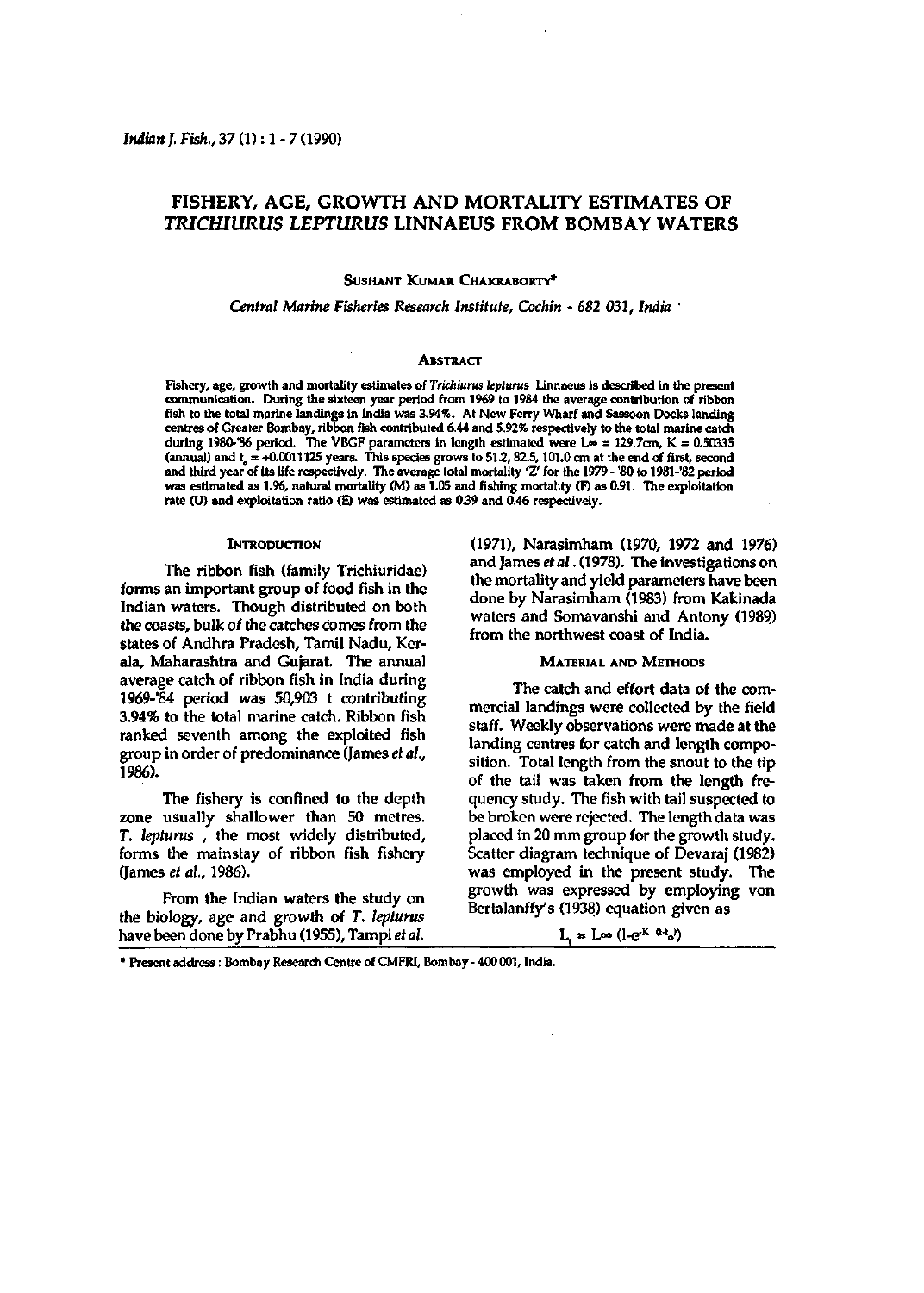Where L<sup>®</sup> is the asymptotic length, 'K' is the growth coefficient, 't' is the theoretical **age at length O. Too and** *"K.'* **were estimated by the Ford-Walford plot (Ford, 1933; Wal**ford, 1946) of  $L_i$  against  $L_{i+1}$  on the basis of **length attained at quarterly intervals.** *\'* **was estimated by Gulland and Holt's (1959) plot** 

**The instantaneous rate of total mortality (Z) was estinnated by employing Beverton and Holf s (1956) formula expressed as** 

$$
Z = K \frac{(L \cdot \cdot \cdot \overline{L})}{\overline{L} - L \cdot \cdot \cdot}
$$

**Where L^ is the length at first capture and L is the mean length in the range of L^ to**   $\mathbf{I}$ .

**The mortality coefficient (M) was estimated by Cushing's (1968) formula. Here in the unexploited state if the number of the one**  vear olds is taken as 100 and the number **surviving to maximum age (T^,) asl then the formula could be written as** 

$$
M = \frac{1}{T_{\text{max}-1}} \log_e \frac{100}{1}
$$

**The largest fish recorded during the present study was 121.0 cm at which using VBGF the age was estin\ated as 5.36 years.**  This was taken as T<sub>oux</sub> for the present inves**tigation.** 

Thus 
$$
\frac{1}{5.36-1}
$$
.  
loge  $\frac{100}{1} = \frac{4.6051}{4.36} = 1.05$ 

**The second method used for the estimation of 'M' was of Srinath (MS) given by the formula** 

$$
N_L = R (L \infty - L) / (L \infty - Lr)^{M/k}
$$

**Where R is the number of recruits and Lr is the length at recruitment. If we assume that 95% of the fish population die before attaining 95% of the Loo then we have** 

$$
0.05 = (129.7 \times 0.05)^{M/k-l} (129.7 - 28.1)^{M/k-l}
$$

**[ Loo = 129.7cm, K = 0.50335, Lr = 28.1cm]** 

**Using this formula M was estimated as 1.05128. The same formula was used assuming that 99% of the recruits die by the time they reach 99% of the Loo and the 'M' was estimated as 1.0348.** 

**The instantaneous rate of fishing mortality (F) was obtained by subtracting M from Z given as** 

 $F = Z-M$ 

**The exploitation ratio (E) and the exploitation rate (U) were calculated by the formula** 

$$
E = \frac{F}{F+M}
$$
 and  $U = \frac{F}{Z}(1-e^{-Z})$ 

**respectively.** 

# **RESULTS**

**The annual catch rate and percentage contribution of T.** *lepturus* **to the total marine catch at New Ferry Wharf and Bassoon Docks for 1980-'86 period is given in Fig.l. The total catch of this species at New Ferry Wharf during this period was 15,758t whereas the same for Sassoon Docks was 9,474 t. Taking the catch of both the centres together, N.F. Wharf's share comes to 62.45% and that of S.**  Docks to 37.55%. Highest catch of 3,880 t with **CPUE of 19657 kg was recorded is at New Ferry Wharf in 1980 while the lowest catch of 881 t with CPUE of 38.52 kg was recorded in 1984.** 

**The average monthwise catch during 1980-'86 period is presented in Fig. 2. Highest catch of 1731 with CPUE of 100.54 kg was recorded at S. Docks in April whereas the lowest catch of 62 t with CPUE of 39.49 kg was recorded in July. At N. F. Wharf, March recorded the highest catch of 304 t** 

 $\overline{\mathbf{c}}$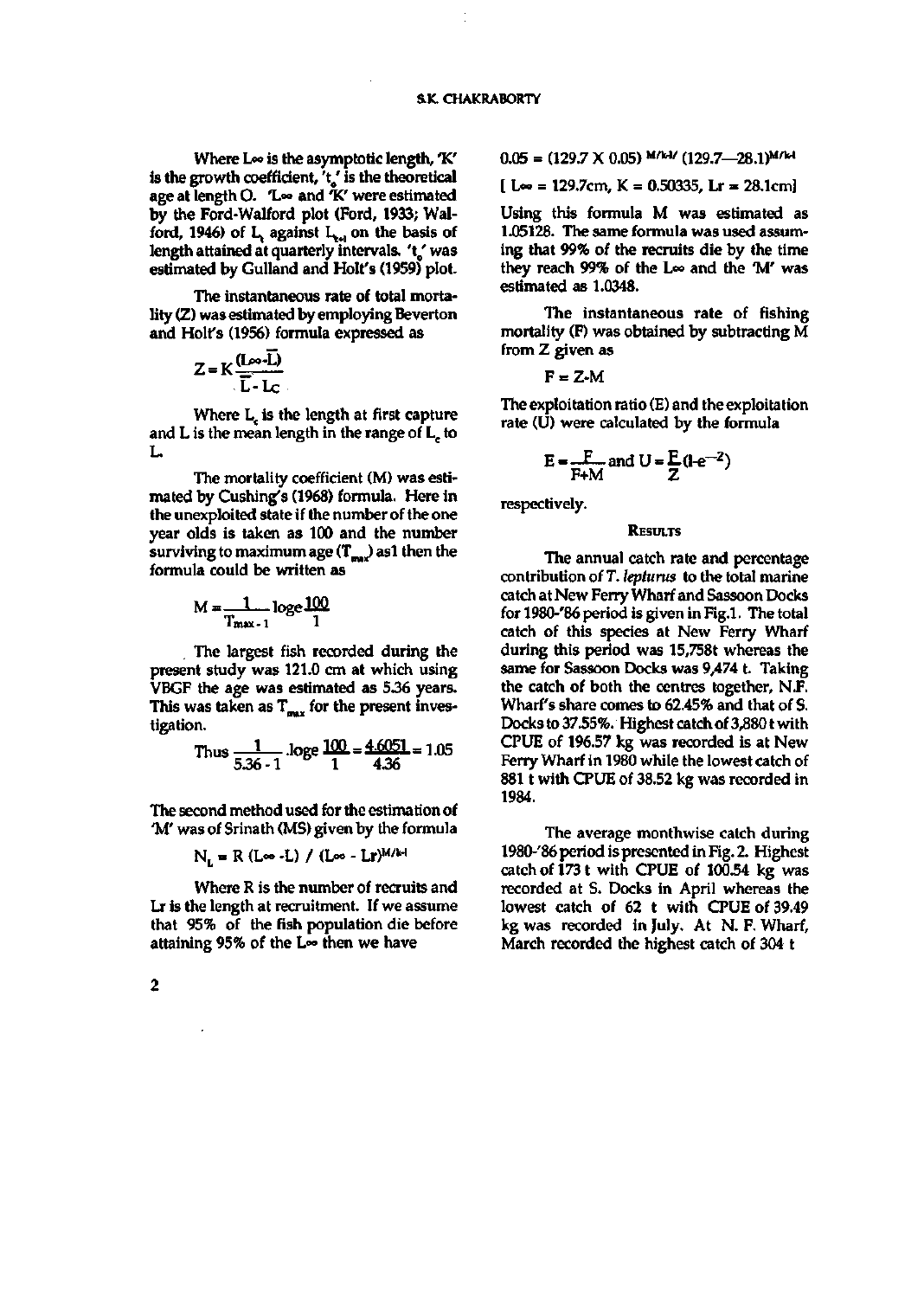

**Fig. 1. Annual catch, catch rate and percentage of T.**  *lepturus* **to the total marine catch.** 

with CPUE of 129.32 kg. At this centre too the lowest catch was in July (9t) with CPUE of 32.91kg.

A total 12,383 specimens of *T. lepturus*  in the length range of 28.1 to 121.0 cm were measured during March, 1978 to March, 1982. By connecting maximum number of modes in the scatterogram it was possible to obtain 15 growth curves of almost identical shapes (Fig. 3). The average lengths attained at quarterly intervals were read and the same was used for the Ford-Walford plot. The growth coefficient 'K' was estimated as 0.50335

on annual basis and the asymptotic length as 129.7 cm. The 't' was estimated as  $+0.0011125$ years. The estimated lengths in cm at the end of I to V year of its life was found to be 51.2, 82.5,101.0,112.3 and 119.2 cm respectively. The  $L\infty$  of 129.7cm is close to the largest fish of 121.0 cm observed in the catch. The von Bertalanffy's growth formula (VBGF) for this species could thus be written as

 $L<sub>r</sub> = 129.7 (1-e<sup>-0.50335</sup>$  (t- (+0.0011125))

The total mortality coefficient (Z) for the three year period from 1979-'80 to 1981-'82



**Fig. 3. Scatterogram of modal length for T.** *lepturus.* 



**Fig. 2. Average month wise catdi, catch rate, and percentage of T.** *lepturus.*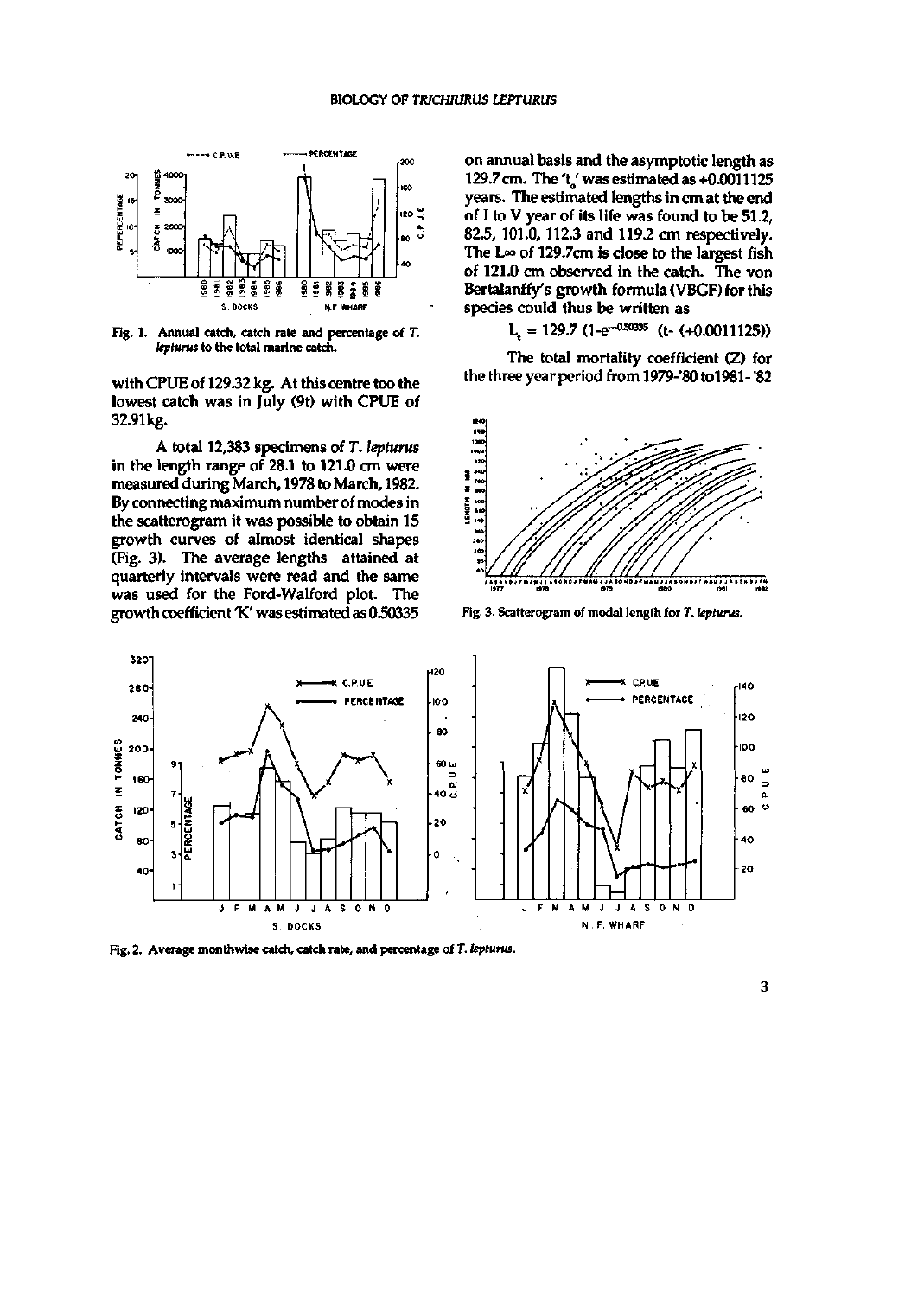| Docks and N. F. Wharf) |      |      |      |      |      |
|------------------------|------|------|------|------|------|
| Year                   | z    | м    | F    | U    | E    |
| 1979-'80               | 1.98 | 1.05 | 0.93 | 0.40 | 0.46 |
| 1980-'81               | 1.93 | 1.05 | 0.88 | 0.38 | 0.45 |
| 1981-'82               | 1.99 | 1.05 | 0.94 | 0.40 | 0.47 |
| Average                | 1.96 | 1.05 | 0.91 | 0.39 | 0.46 |

**TABLE 1.** *Mortality exphitation rate and exploitation ratio off.* **lepturus(** *based on combined catdi of S.* 

ranged from 1.93 to 1.99, the average being 1.96 (Table 1). The natural mortality coefficient (M) was taken as 1.05. The average fishing mortality coefficient thus obtained by subtracting M from Z was 0.91.

## **DISCUSSION**

The catches of ribbon fish show fluctuating trends at both the centres. At S. Docks there was a marked decline in the catch in 1983 and 1984 but if improved in 1985 and 1986. At N. F. Wharf the lowest catch was recorded in 1983. Seasonwise it appears that September - November and January-April recorded good catches of ribbon fish at S. Docks while at N. F. Wharf, October and December-April were the better seasons.

Age and growth studies of T. *haumela*  (T. *lepturus)* from the seas around India was studied by Prabhu (1955) and he gave the length attained at 1-4 years of its life as 18,30, 46 and 54 cm respectively. His data does not include fishes of more than 56 cm. So his data does not represent the true picture of the population and consequently the rate of growth and the life span obtained by him are open to doubt (James, 1967). Prabhu's (1955) study was based on length frequency data of five months only and he assumed that each mode represents an year class for he believed

that spawning of the fish is restricted to a short definite period, probably by the end of June. Narasimham, (1976) and Tampi *et al.*  (1971) observed that the fish spawns twice in a year in May-June and November- December and revised Prabhu's data. On that basis they assumed that the time interval between successive modes to be six months and thus the two year old fish of Prabhu become one year old. This was one of the first significant observations indicating the faster rate of growth of T. *lepturus* (Narasimham, 1976). James *et al.* (1978) reported that this species at Mangalore water attains 39.1, 58.7, 70.8 and 82.8 cm at the end of I-IV year of its life. Narasimham (1976) while working on T. *lepturus* from Kakinada waters reported still faster growth rate for this species. The estimated lengths in cm at one to five years are 42.7, 68.6, 87.9, 102.4 and 113.2 in total length respectively. The VBGF parameters estimated by him were  $L \approx 145.4$  cm,  $K = 0.29$ (annual) and  $t_0 = -0.20$  years. Somavanshi and Antony (1989) reported that T. *lepturus* in the north west coast of India has a growth coefficient and asymptotic length of 0.64 (annual) and 109 cm respectively.

Using length frequency data, Dawson (1967) reported that T. *lepturus* in the northem Gulf of Mexico grows to 40 and 70 cm at the end of I and II year of its life. Ingles and Pauly (1984) reported that the asymptotic length and annual K of T. *lepturus* from Philippines waters to be 78 cm and 0.70 respectively.

In the present investigation the growth rate of T. *lepturus* was found to be relatively faster. The estimated length, length at the end of I to V years in cm were 51.2,82.5,101.0, 112.3 and 119.2 respectively. The growth coefficient was also found to be high (0.50 annual) as compared to 0.29 by Narasimham (1976). The age and growth parameters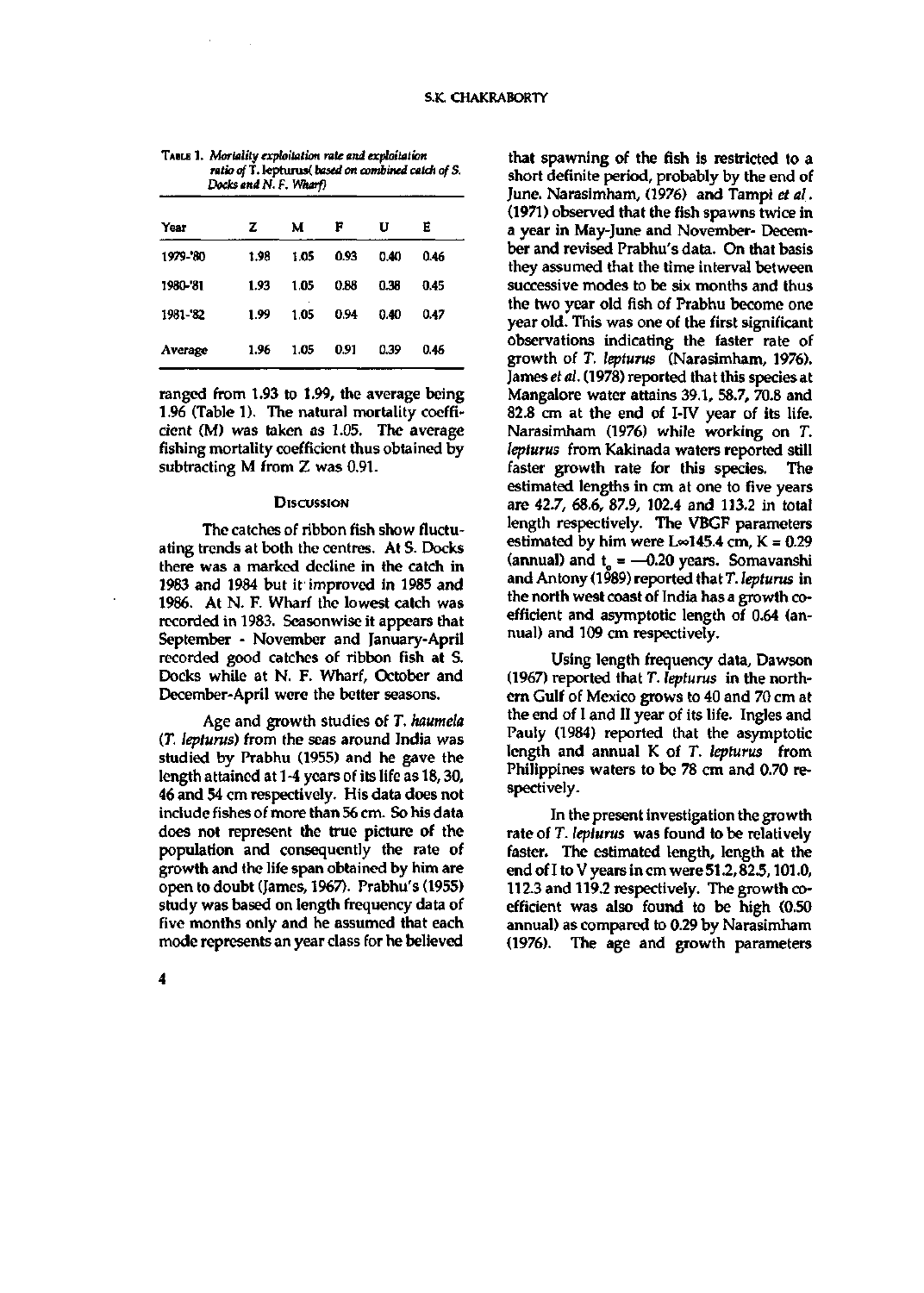estimated by various authors is given in Table 2.

The inverse relationship between K and L<sup>oo</sup> is well documented. Higher K of r. *lepturus* in the present study is justified in view of  $L \infty$  of 129.7 cm and life span of about 5 years as against K of 0.29 reported by Narasimham (1976) with an  $L \approx$  of 145.2 cm. Moreover, if the growth coefficient is higher, it is obvious that the fish would move towards the asympototic length at a faster pace. Perhaps, that may be one of the reasons for relatively faster growth rate of T. *lepturus* 

from Bombay waters. It should also be noted that the average modal length given by Narasimham (1976) at six monthly intervals from 6-24 months does not indicate any relative decline in length with the increase in age. The method employed in the growth study by Narasimham (1976) also differs from the one employed in the present study. Thus, it may be that the relatively faster rate of growth of T. *lepturus* at Bombay, may, perhaps, be due to significant differences in the growth rate between the two populations and it may as well reflect the differences in

| TABLE : 2 Age and Growth estimation of T. leptoros by different authors based on length - frequency studies |  |  |  |  |  |  |
|-------------------------------------------------------------------------------------------------------------|--|--|--|--|--|--|
|-------------------------------------------------------------------------------------------------------------|--|--|--|--|--|--|

| Author                             | Area                                 | Total Length in cm at ages in years |      |       |       | Lee in cm | ĸ     | t.   | <b>Remarks</b>     |                                                       |
|------------------------------------|--------------------------------------|-------------------------------------|------|-------|-------|-----------|-------|------|--------------------|-------------------------------------------------------|
|                                    |                                      | ı                                   | и    | Ш     | IV    | v         |       |      |                    |                                                       |
| Prabhu<br>(1955)                   | Madras<br>coast                      | 18.0                                | 30.0 | 46.0  | 54.0  |           |       |      |                    |                                                       |
| Tampi<br>et al.,<br>(1971)         | Madras<br>coast                      | 30.0                                |      |       |       |           |       |      |                    | Based on<br>Prabhu's data                             |
| Narasimham<br>(1976)               | Off<br>Kakinada                      | 42.7                                | 68.6 | 87.9  | 102.4 | 113.2     | 145.2 | 0.29 | $-0.20$            | Calculated by<br>von Bertalanffy's<br>growth equation |
| James et al.,<br>(1978)            | Mangalore<br>waters                  | 39.1                                | 58.7 | 70.8  | 82.8  |           |       |      |                    |                                                       |
| Dawson<br>(1967)                   | Northern<br><b>Culf</b> of<br>Mexico | 40.0                                | 70.0 |       |       |           |       |      |                    |                                                       |
| Ingles and<br>Pauly (1984)         | Philippines<br>waters                |                                     |      |       |       |           | 78.0  | 0.70 |                    |                                                       |
| Somavanshi<br>and Antony<br>(1989) | Northwest<br>coast of<br>India       |                                     |      |       |       |           | 109.0 | 0.64 |                    |                                                       |
| Present                            | Bombay                               | 51.2                                | 82.5 | 101.3 | 112.3 | 119.2     | 129.7 |      | 0.50335 +0.0011125 | Calculated<br>by VBGF                                 |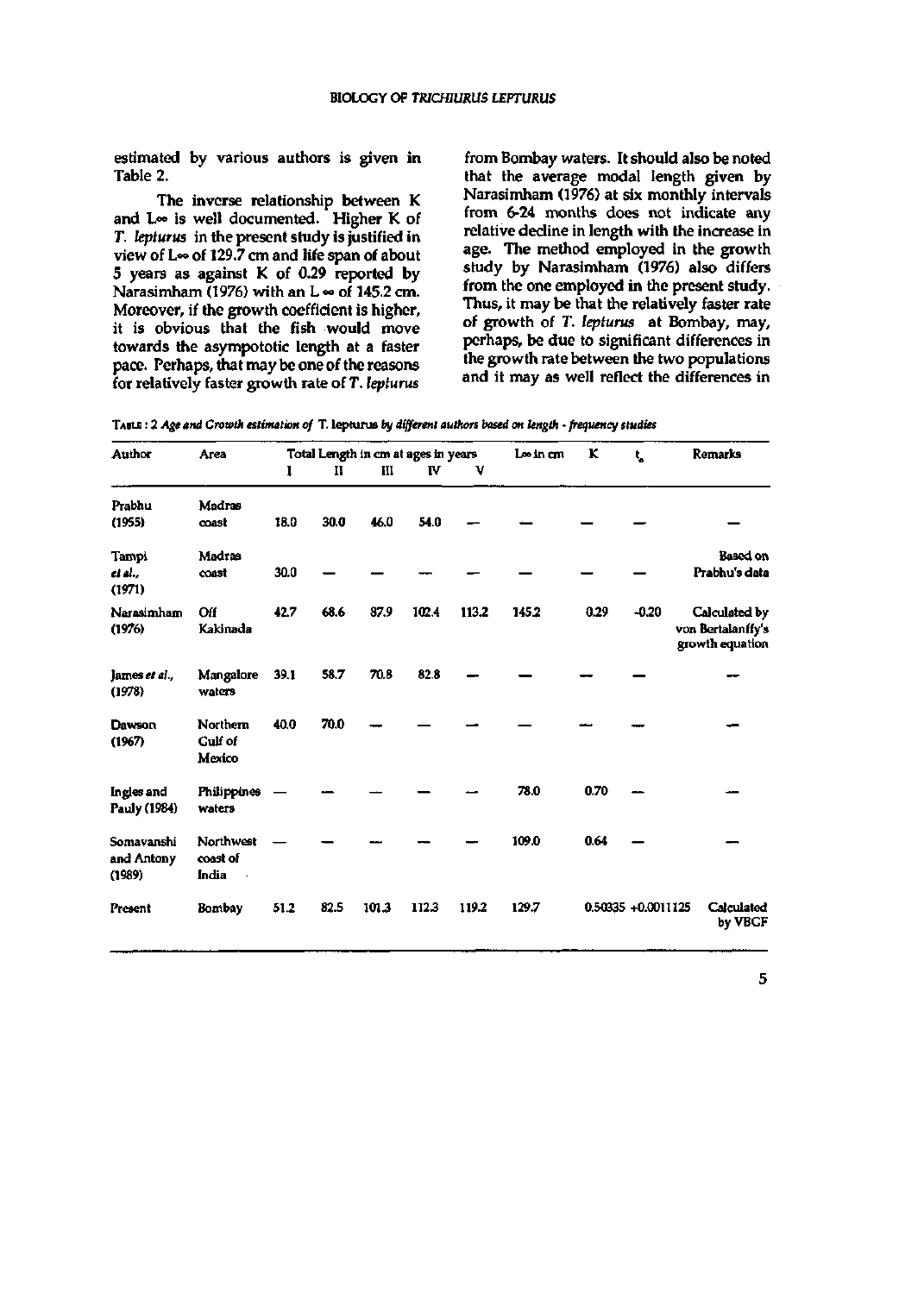the methods employed for the estimation of growth. The  $L \approx$  of 109 cm obtained by Somavanshi and Antony (1989) appears to be on the lower side considering-the fact that in the present investigation the largest fish observed was 121.0 cm. The chief reason for the low  $L \sim$ may, perhaps, be due to limited number of samples collected from survey vessel M. T. *Muraena.* 

The 'Z', 'M' and 'F' estimated by Narasimham (1983) based on the annual age composition of T. *lepturus* from Kakinada waters for the year 1967-'71 were 1.2, 0.9 and 0.3 respectively. The exploitation rate 'U' obtained by him was 0.17. Somavanshi and Antony (1989) reported Z, M and F of 1.79, 0.80 and 0.99 respectively for T. *lepturus* from the north west coast of India. In the present study the total, natural and fishing mortality was estimated as 1.96, 1.05 and 0.91 respectively. The higher estimates of 'Z' in the present study  $(E = 0.46)$  as compared to Kakinada waters is perhaps due to higher exploitation rate in Bombay waters.

Estimation of 'M' presents a good deal of problem in tropical multispecies fisheries where time series data of 'Z' and efforts (f) are generally not available. It is for this reason that 'M' cannot be estimated most often by any conventional method (Pauly, 1980). In the present investigation 'M' has been estimated by two methods and the results are almost identical. 'M' of 1.05 by Cushing's model was taken for further studies. It is close to 'M' of 1.08 estimated by Ingles and Pauly (1984) and 0.9 by Narasimham (1983) but higher than 0.8 estimated by Somavanshi and Antony (1989).

According to Gulland (1971) the exploitation ratio (E) gives a rough idea about the fishing pressure if the species subjected to E is upto 0.5 which he terms Eopt. The fish

stock does not show any noticeable effects of fishing pressure. In the present investigation the exploitation ratio for T. *lepturus* was found to be 0.46 which indicates that the stock is not under pressure or threat of depletion.

## **ACKNOWLEDGEMENTS**

The author wishes to express his sincere thanks to Dr. E. G. Silas, former Director of CMFRI, Cochin, for providing necessary facilities. The technical help rendered by Shri M. S. Sumitrudu is gratefully acknowledged.

#### **REFERENCES**

- BERTALANFFY, L. VON. 1938. A quantitative theory of **organic growth.** *Hum. Biol.,* **10 : 181-213.**
- **BEVERTON, R. J. H. AND S. J. HOLT 1956. A review of methods for estimating mortality rates of fish population with special reference to the source of bias in the catch sampling.** *Rapp P-V Reun., CIEM,* **140 : 67-83.**
- **CusHiNC, D.H. 1968.** *Fisheries Biology A Study of Population Dynamics.* **Univ. Wisconsin Press, Madison Wis., 200 pp.**
- **DAWSON, C. E. 1967. Contribution to the biology of cutlass fish** *(Trichiurus lepturus)* **in the northern Gulf of Mexico.** *Trans. Amer. Fish. Soc.,* **26 :117- 121.**
- **DEVARAI, M . 1982. Age and growth of three spedes of sea fishes** *Scomberomorus commerson, S. guttatus* **and S.** *lineoltttus. Indian J. Fish.,* **28 (1 & 2): 104-127.**
- **FORD, E. 1933. An account of herring investigations conducted at Plymouth during the year 1924- 1933. /.** *mar. biol. Ass. U. K.,* **19 : 305-384.**
- **GULLAND, J. A. 1971. 77K** *Fish Resources of the Ocean.* **West Byfleet, Surrey, Fishing News (Books ) Ltd, for FAO: 255pp.**
- **GULLAND, J. A. AND S. J. HOLT, 1959. Estimation of growth parameters of data of imequal interval of time. /.** *Cons. int. Explor. Mer.,* **25 (1): 47-49.**
- INGLES, J. AND D. PAULY 1984. An atlas of growth, **mortality and recruitment of Philippinne fishes.**  *ICLARM Tedi. Rep.,* **13 :1-127.**